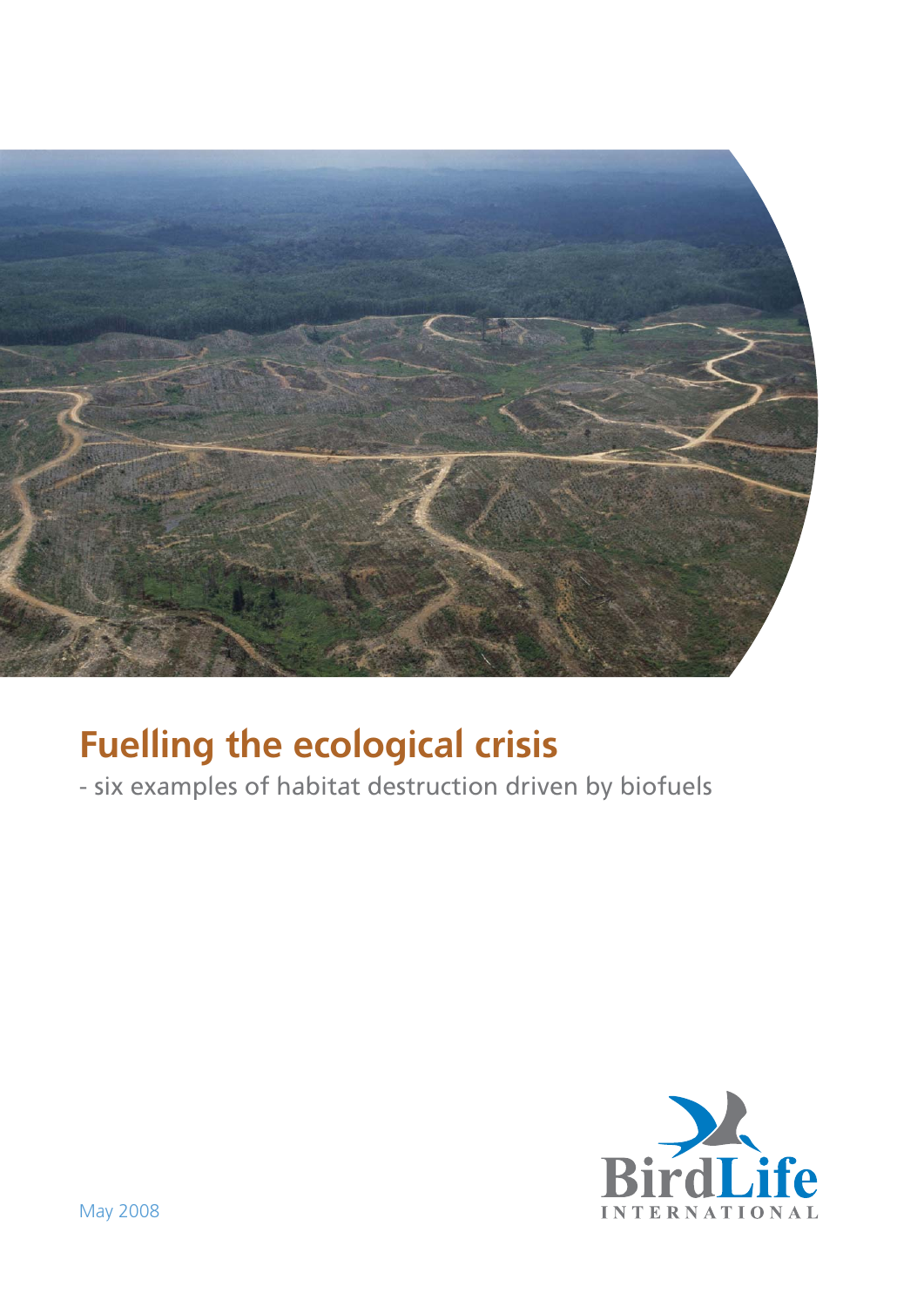#### This report

The European Commission's biofuel policy laid out in the draft Renewable Energy Directive is fundamentally flawed. If accepted, it might make the European Union a global driving force in the production of harmful biofuel crops. This report presents six case studies of ecological damage that is being driven by commodity production that will be boosted by the proposed European policy. If EU decision-makers accept the proposed biofuels policy, it is expected that the EU will be responsible for many more such examples. While this report does not cover any social implications of biofuel production, these are highly significant and must also be addressed.

#### Imposing a mandatory biofuels target

The Renewable Energy Directive, as drafted, would force the European Union to deliver 10% of its transport fuel from biofuel by 2020. This policy is being presented to the public as an environmentally sensitive way to tackle climate change. Yet, a rapidly increasing body of scientific evidence is questioning the effectiveness of current biofuels in reducing greenhouse gas emissions. Further evidence suggests that ecosystems and biodiversity will suffer and that the policy may, at worst, actually accelerate climate change in some cases.

#### Increasing greenhouse gas emissions

Biofuels are sometimes said to be 'carbon neutral' as they are derived from crops that take up atmospheric carbon during their growth, which is released when they are burnt. However, this ignores emissions released during production, as a result of land-use change, fertilizer application and processing<sup>1</sup>.

When the emissions from the whole life cycle of biofuel production are taken into account. often biofuels provide limited, if any, greenhouse gas savings compared to conventional fossil fuels. Indeed, huge releases of greenhouse gas emissions to the atmosphere can arise if large carbon stocks – such as tropical forests or peatlands – are destroyed to make way for biofuel production. This could lead to carbon emissions between 17 and 420 times higher than the annual greenhouse gas reductions that the biofuels could provide by replacing fossil fuels<sup>2</sup>. Furthermore, indirect landuse change where biofuel crops displace current crop production onto natural habitats can significantly contribute to further raised emissions and wildlife losses.

Moreover, many current biofuels (for example biodiesel made from rapeseed and bioethanol from corn) require nitrogen fertiliser during cultivation, which could contribute as much, or more, to global warming through nitrous oxide ( $N<sub>2</sub>O$ ) emissions than the carbon dioxide  $(CO_2)$  emissions that they are meant to save<sup>3</sup>. Nitrous oxide is an extremely potent greenhouse gas.

#### Wildlife and ecosystem destruction

There is currently very limited protection for important wildlife habitats in the provisions of the draft Renewable Energy Directive. If the 10% biofuel target is accepted, it will lead to unsustainable production of biofuels causing serious ecosystem damage and massive biodiversity loss. The case studies presented below illustrate the impacts of biofuel production on wildlife and ecosystems around the world. While some cases refer specifically to biofuel production, others refer to commodities already used for biofuels that will see production significantly boosted by the future EU target. They highlight the real life impacts that would be produced or aggravated by the proposed EU biofuels policy.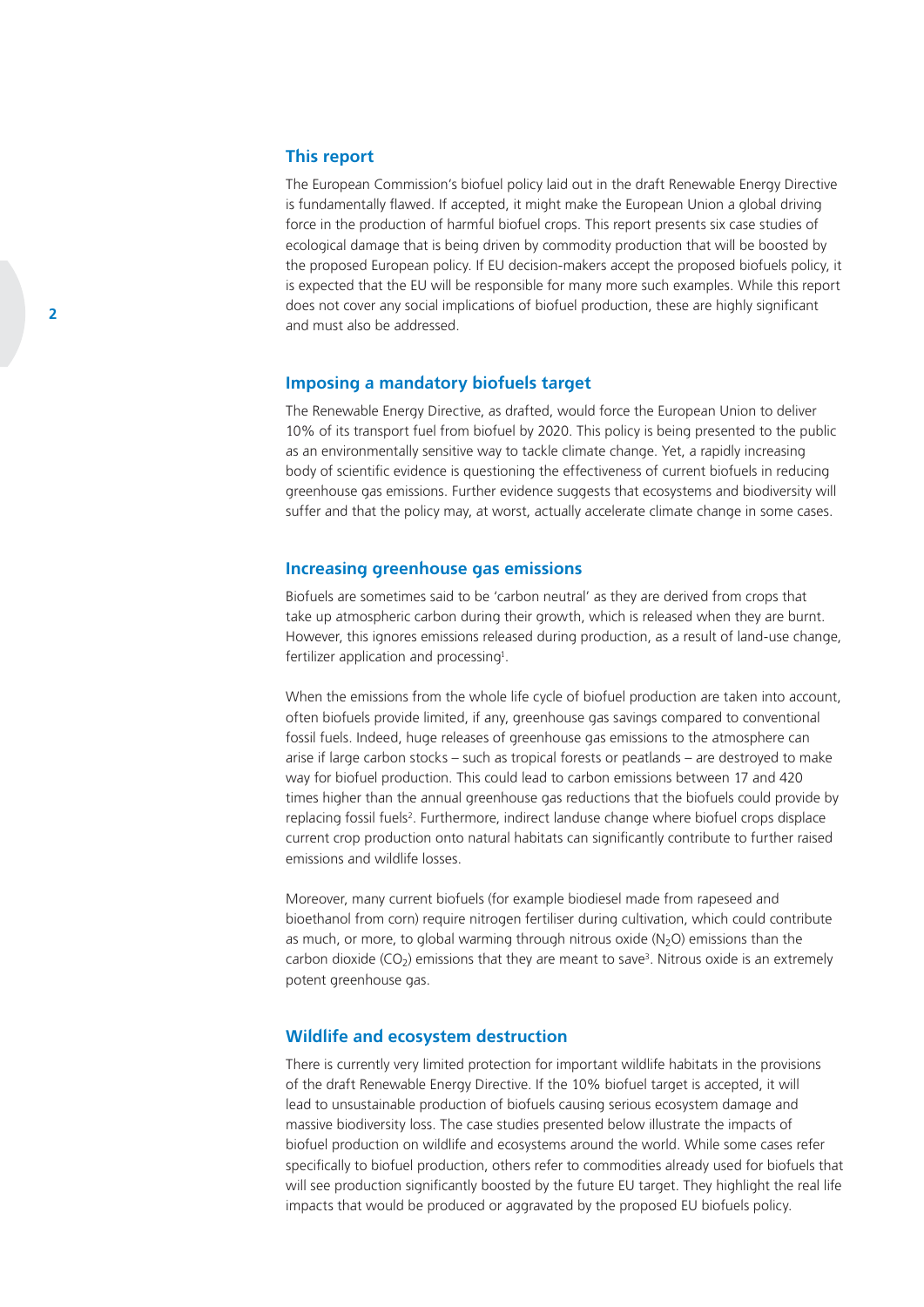## **BirdLife** International proposes six solutions

#### BirdLife proposes six solutions on how to address the biofuel problem in the Renewable Energy Directive:

• A moratorium on all new biofuel incentives and targets at EU level …

until it can be shown that the targets can be met in a truly sustainable manner, taking into account the latest science and evidence on the direct and indirect environmental and social impacts of biofuel policy and production.

• Minimum greenhouse gas emissions savings of 60% compared to fossil fuels …

for all bioenergy applications including biofuels for transport and electricity and heat generation from biomass, taking into account direct and indirect land-use change and emissions from nitrogen fertiliser use.

• Minimum sustainability standards …

for all bioenergy, that adequately safeguard against negative environmental and social impacts.

• A robust and verifiable system of certification ...

for all bioenergy based on these standards.

• Active promotion of measures aimed at reducing emissions in the transport sector … that have fewer sustainability concerns and higher levels of greenhouse gas emission savings such as managing demand for travel and improved vehicle efficiency.

• A greenhouse gas emission reduction approach to transport fuels ...

through the emission reduction mechanism currently proposed in the Fuel Quality Directive i.e. setting a greenhouse gas reduction target that takes into account the full life-cycle of the fuel, rather that setting volume or energy-based targets. The contribution of biofuels to the achievement of such targets should be kept at a sustainable level and linked to the above-mentioned sustainability standards.



Palm oil plantations are a main driver of habitat destruction in South-East Asia and Melanesia. © BirdLife International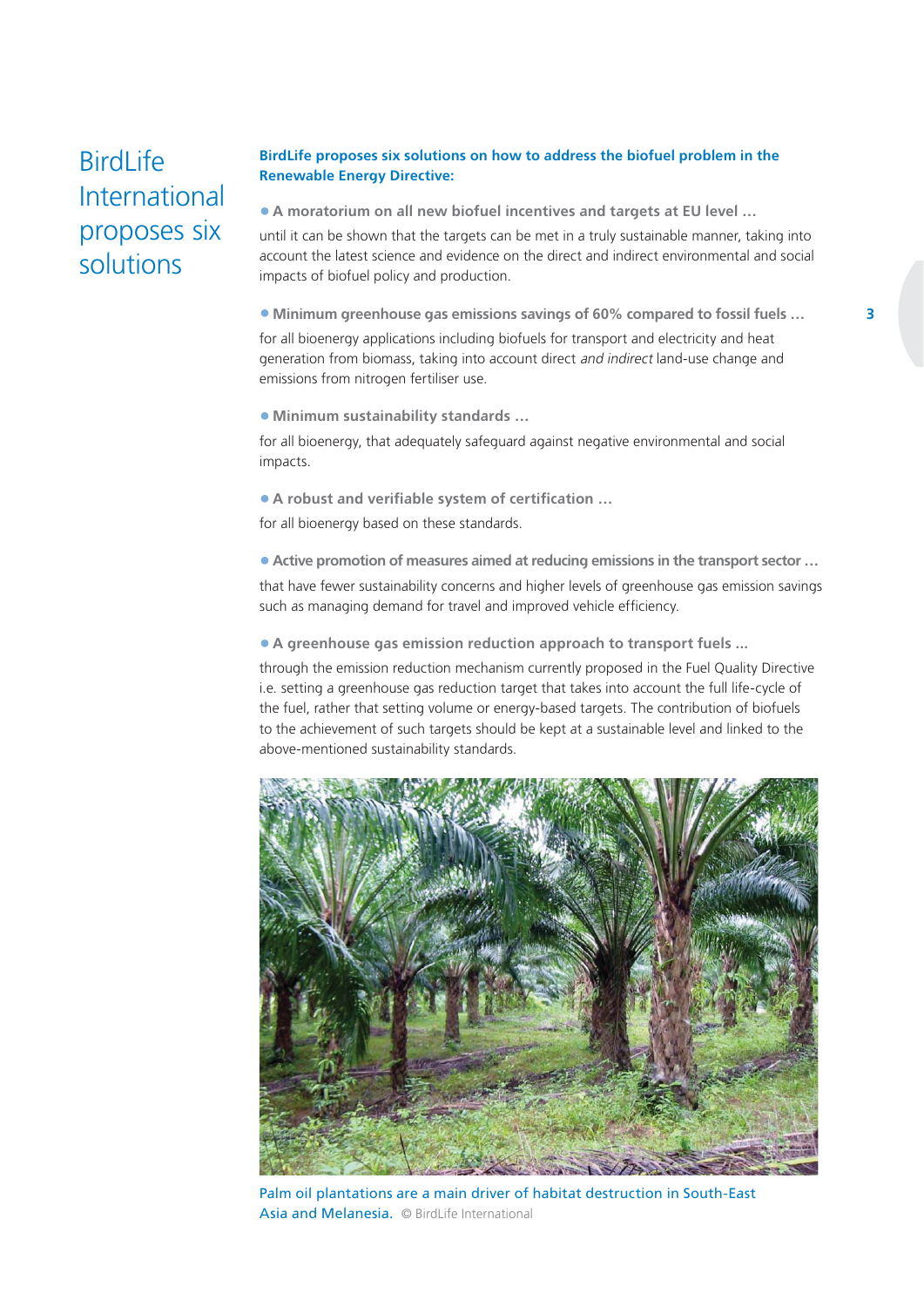# Case<br>Study 1 Castor oil cultivation around the Babille Elephant Sanctuary migration route – Ethiopia

In March 2007, 10,000 hectares of land adjacent to the Babille Elephant Sanctuary were granted to a European biodiesel producer, to produce biofuel from castor oil seed.

The Babille Elephant Sanctuary and its surroundings are one of the most important areas in Ethiopia for the protection of an estimated remaining population of over 300 African Elephants that are a unique sub-species. This area also protects an estimated remaining 1,000 Black-mane Lions, an Ethiopian national symbol found on national bank notes<sup>4</sup>.

BirdLife International has also identified this area as an area of global importance for birds, a so-called 'Important Bird Area'. A preliminary survey in 1995 found 106 bird species, including 24 Somali-Masai biome species<sup>5</sup>, such as the Gillett's Lark Mirafra gilletti, and the Scaly Chatterer Turdoides aylmeri.

Elephants need to migrate periodically through this region to find water. However, the forest and bushland area has recently been cleared and cultivated with several thousand hectares of castor oil plants for biofuel, thus disrupting migration routes.

At least 196,000 hectares of land have been officially granted to a number of foreign biofuel companies operating in Ethiopia. This is set to increase to 1.15 million hectares (equivalent to 3 million football pitches) when land under negotiation is included in the calculation6.

#### Likely impact of proposed EU biofuel policy

Although the draft Renewable Energy Directive states that raw materials for biofuel production cannot come from protected areas, it does not provide any protection to the land that surrounds them. In many cases, the value of protected areas depends on the integrity of surrounding areas which act as a buffer zone for dispersal and migration routes or for access to water sources. If these areas are destroyed the protected areas often become ecologically isolated. This has particular impacts on species that migrate each year.

Many large mammal populations living in drylands, for example African Elephants and Wildebeest, depend for their survival on access to larger landscapes that usually extend beyond formal protected areas<sup>7</sup>.



African Elephants are a flagship species threatened by castor oil plantations in Ethiopia. © A Pautasso / BirdLife International

4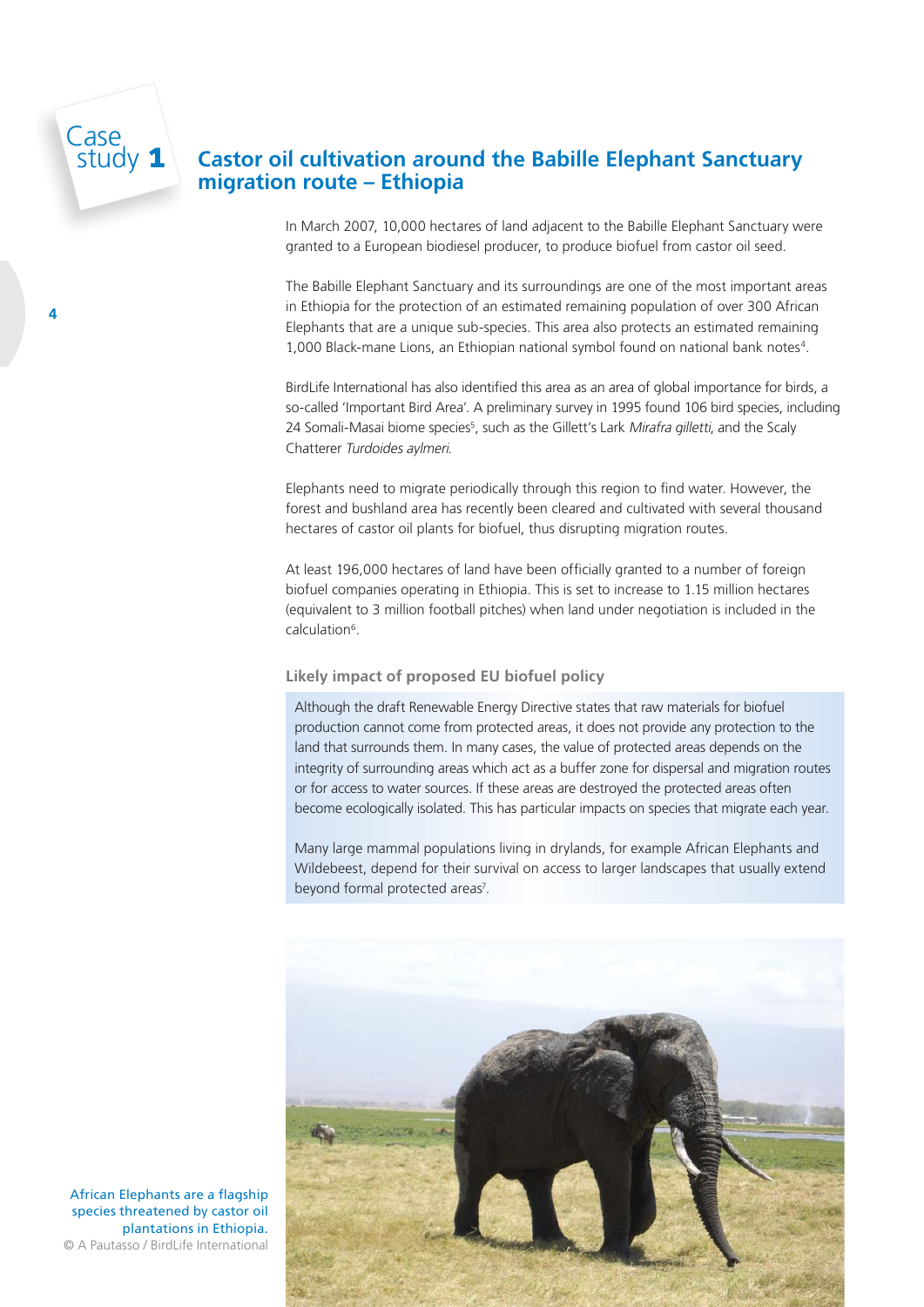# Case<br>
I study 2 Palm oil expansion is destroying South-East Asia's and Melanesia's rainforest



**Bismarck Kingfisher** Alcedo websteri © Nik Borrow



Red-naped Trogon Harpactes kasumba © Jacob Wijpkema



Palm oil plantation © M Lambertini/BirdLife International

The expansion of palm oil and coconut plantations has contributed to the destruction of much of South-East Asia's tropical forests. The lowland forests of Malaysia and Indonesia have already seen catastrophic losses, including approximately 80% of Orang-utan habitat. Palm oil companies are now moving eastwards to Papua New Guinea, in part spurred on by the global drive for biofuels.

New Britain, an island situated off the east coast of Papua New Guinea, is being logged at a higher rate than almost anywhere else in Southeast Asia (1.1% of New Britain's forests are logged per year compared to 0.8-0.9% for Southeast Asia as a whole)<sup>8</sup>.

New Britain forms part of an Endemic Bird Area, hosting 38 species found nowhere else on Earth<sup>9</sup>. A study compared satellite images of forest loss in New Britain from 1989 to 2000. This was then compared with the habitats of birds to assess how each species is likely to have been affected. The study found that 12% of forest, including 20% of the lowland forest (under 100m altitude), was cleared between 1989 and 2000. If current deforestation rates continue, all forest below 200m will have been cleared by 2060.<sup>8</sup>

Furthermore, the study shows that six bird species, including the Bismarck Kingfisher Alcedo websteri and Green-fronted Hanging-parrot Loriculus tener, had lost or were predicted to lose more than one fifth of their habitat. Some endemic birds were hardest hit, such as the Slaty-mantled Sparrowhawk Accipiter luteoschistaceus, the New Britain Bronzewing Henicophaps foersteri and the Black Honey-buzzard Henicopernis infuscatus.

Palm oil is traditionally used for various products: cooking oil, liquid detergents, soaps, shampoos, lipstick, waxes and polishes<sup>9</sup>. However, as traditional vegetable oils, such as rapeseed and sunflower seed, are increasingly converted to biodiesel in the EU, the demand for vegetable oil is being filled by increased palm oil production in South-East Asia, driving the destruction of rainforest and peatlands, both significant carbon stores. These highly destructive indirect or 'displacement' effects are one of the principal problems with biofuel production, causing destruction of wildlife and destruction of globally important carbon stores. In addition, while a relatively small volume of palm oil is currently used directly for biodiesel, this quantity is likely to grow significantly in response to increased global demand for biofuels in general and EU targets in particular.

#### Likely impact of proposed EU biofuels policy

The draft Renewable Energy Directive provides no protection to forests from indirect effects such as the displacement of food crops to palm oil production.

Further deforestation for biofuel production is prevented after a cut off date of January 2008 in the draft Directive. However, this recent cut off date would mean that a vast area of forest that was logged before this date would still be considered 'sustainable' for palm oil cultivation, further driving endangered wildlife closer to extinction. Although not comparable to untouched forest, there is good evidence that recently disturbed land, such as patches of degraded forest and scrubby unplanted areas, are still valuable to wildlife such as Tigers, Tapirs and Clouded Leopards<sup>10,11</sup>, and often offer the last available refuge to wildlife.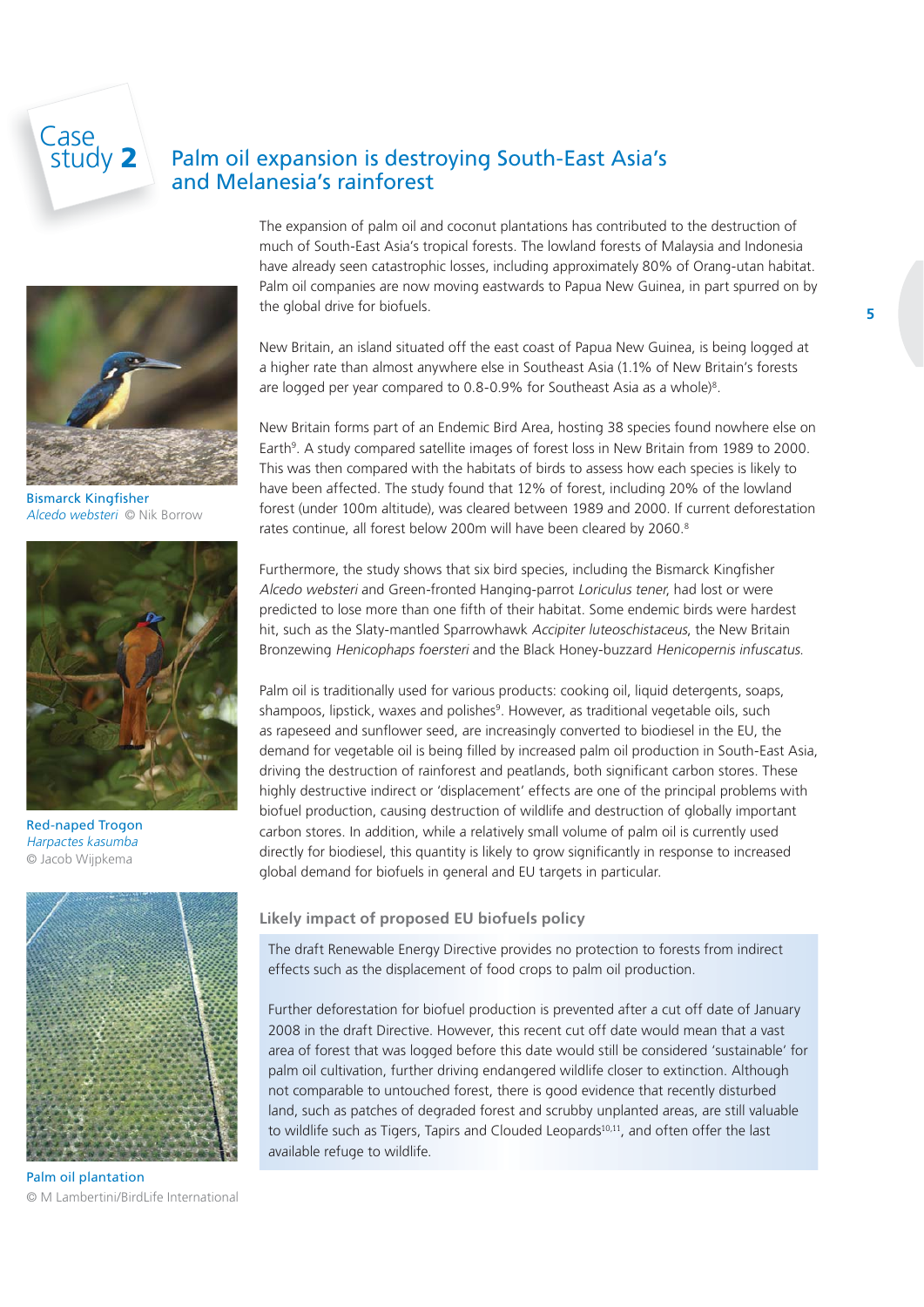# Case<br>study 3

6

### Planned sugarcane cultivation in the delta of Kenya's largest river– the Tana River

Developers are planning to establish 20,000 hectares of sugarcane plantation in the Tana River Delta on the northeast coast of Kenya partly for biofuel production<sup>12</sup>. This proposal has been called a 'national disaster' by local environmentalists.

The 130,000-hectare Tana Delta consists of a series of complex and seasonally flooded habitats, and is an Important Bird Area with more than 345 species of birds including the threatened Basra Reed Warbler Acrocephalus griseldis and Tana River Cisticola Cisticola restrictus. No less than 22 species with internationally important populations have been recorded there, making the delta one of the key sites in Kenya for bird conservation13.



The delta is inhabited by indigenous and minority groups including the Orma, Wardei and Pokomo people. These groups live by the seasons, using centuries-old practices to grow rice, relying on the seasonal flooding to keep the area fertile. In the dry season, the delta provides critical grazing grounds for many thousands of cattle from the surrounding drylands.

The irrigation requirement of a large sugarcane project adjacent to the delta would seriously affect water flow into the Tana River Delta, as well as causing build up of infertile salts in the soil and the discharge and runoff of polluted agricultural effluents, degrading the quality of the entire wetland ecosystem.

If the project goes ahead, it is estimated that up to

one third of the water flow into the delta may be reduced during the dry season<sup>14</sup>. This will cause severe competition for water resources between the sugar project, other development projects and downstream domestic livestock, wildlife, fisheries and ecosystem needs, affecting not just wildlife, but local livelihoods as well.

#### Likely impact of proposed EU biofuels policy

Although the draft Renewable Energy Directive excludes biofuel crops planted directly on wetlands, it does not exclude the cultivation of those crops that are likely to have an indirect impact on critical wetlands. For example, biofuel crops planted in dry habitats adjacent to wetlands will, of course, be in need of significant irrigation, diverting water away from valuable habitats. This is likely to have serious impacts on both the biodiversity and carbon storage of such areas.

White-faced Whistling-duck Dendrocygna viduata in the Tana River Delta, an area threatened by development of sugarcane plantations.

© Michel Laplace-Toulouse (www.africanlatitude.com)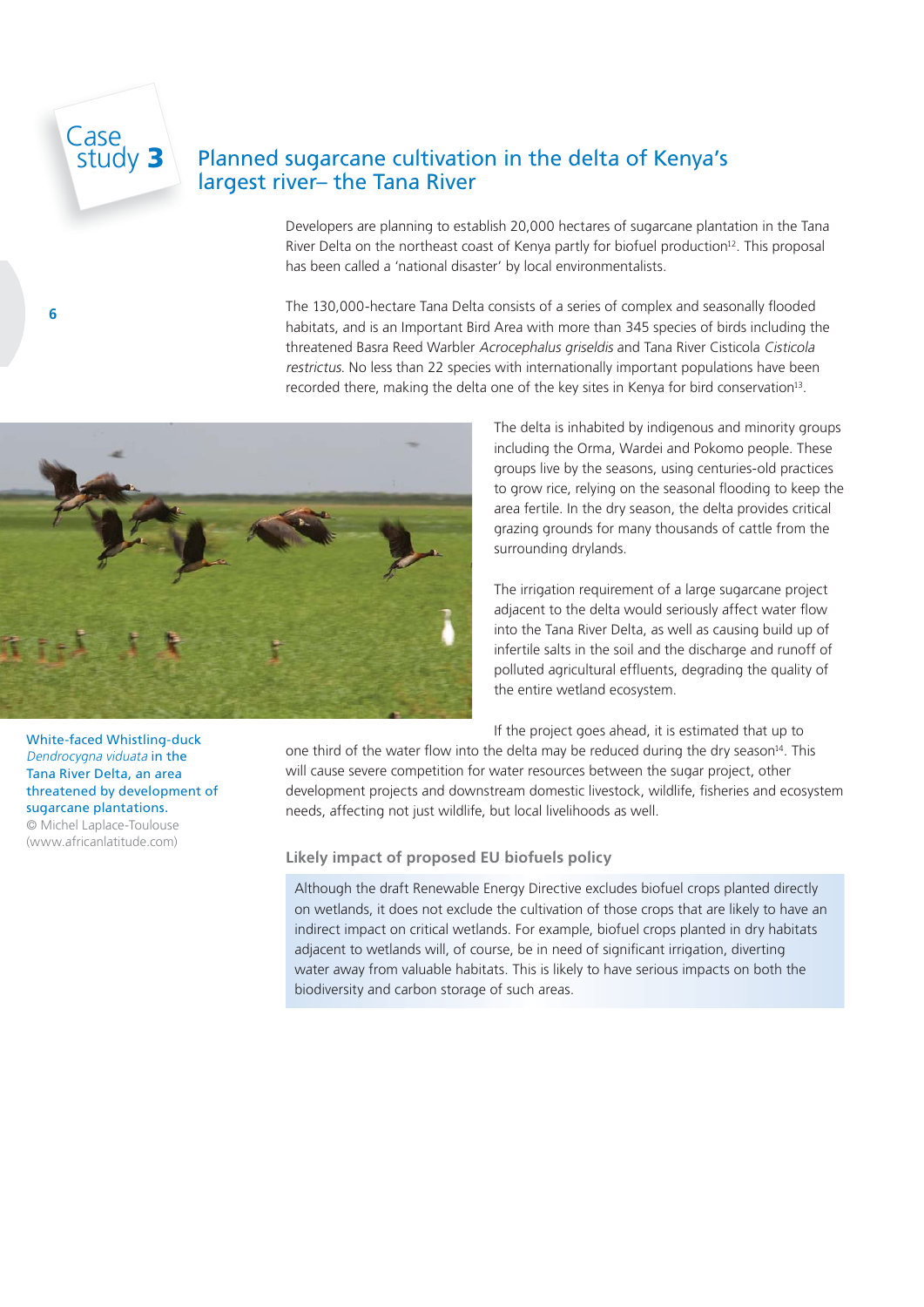### Soya bean drives the destruction of Brazilian 'Cerrado', the world's richest savannah

The Cerrado is located in Brazil's central highlands covering approximately 21% of the country<sup>15</sup>. By 2004, large-scale soya bean farming and other farming had reduced the size of this unique habitat to 43% of its original size. Around 1% of the remaining Cerrado is lost every year<sup>16</sup>.

The Cerrado is a mixture of different habitats from dry forest and woodland savannah, to scrub and open grassland penetrated by the streams and rivers of three major Brazilian drainage basins<sup>17</sup>.

The Cerrado is the world's most wildife-rich savannah. It contains 935 bird species, including the critically endangered Cone-billed Tanager Conothraupis mesoleuca<sup>18</sup>, and nearly 300 species of mammals, with threatened species such as the Giant Anteater, Pampas Cat and Maned Wolf.<sup>19</sup> Together with hundreds of species of reptiles and freshwater fish, and thousands of species of plants, this area is of huge importance for wildlife.

Soya bean farmers clear the forest and savannah directly for large-scale soya bean cultivation. This is also pushing cattle ranchers and slash-and-burn farmers ever deeper into the Amazon rainforest<sup>16</sup>. The global demand for soya bean for food and recently for biodiesel is increasing, causing the expansion of soya bean farms into the biodiverse Cerrado.

Moreover, the Cerrado soil and vegetation have high levels of stored carbon. If soya bean biodiesel crop replaced Cerrado it is estimated that it would take 37 years to replace the carbon lost in the process<sup>20</sup>, making this biofuel both ineffective and potentially counterproductive for tackling climate change.

#### Likely impact of proposed EU biofuels policy

The vast majority of the Cerrado region is left unprotected under the draft Renewable Energy Directive as 'savannahs' have been left out of the list of habitats that are excluded from biofuel production. The draft Directive only protects closed forests and "highly biodiverse grassland" but not scrubland, open woody-savannah, and other landscapes typical of the Cerrado. Huge areas of Cerrado are thus under serious threat from expansion of biofuel crops, such as soya bean. Such habitats are a key refuge for threatened wildlife, particularly for species with poor dispersal abilities as the destruction and fragmentation of their habitat would inhibit their ability to adapt to climatic change.<sup>21</sup>



The Cerrado of Brazil and Paraguay is one of the worlds most wildlife rich savannahs and is under threat from sugarcane, soya bean production and livestock grazing. © Luiz Claudio Marigo (naturepl.com)

Case<br>study 4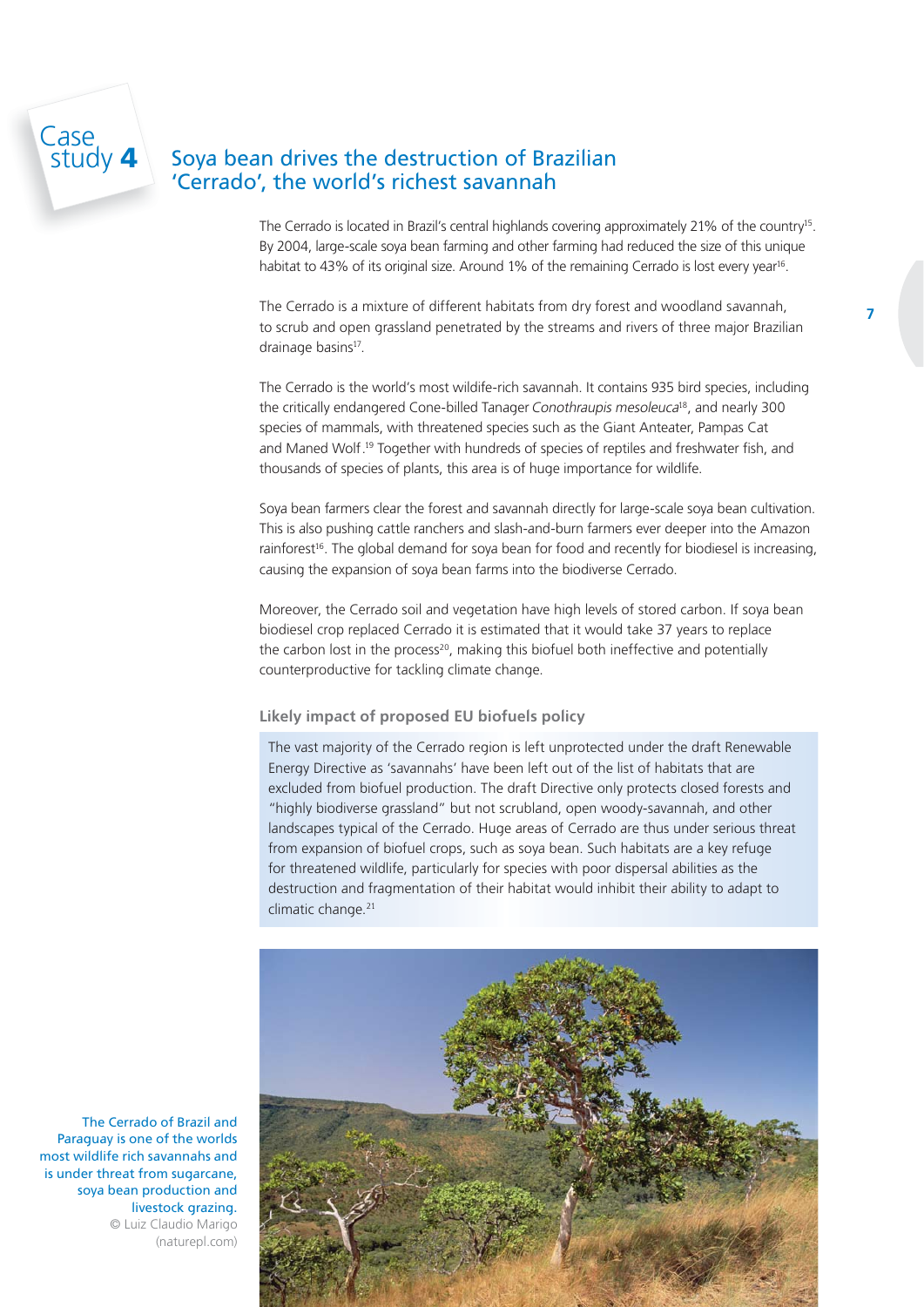# Case<br>study 5

8

## Abolition of set-aside in the EU threatens European farmland birds

Due to the recent boom in biofuels, much land under the Common Agricultural Policy set-aside scheme has been turned into maize and rapeseed crops. This has caused further reduction in habitats available for many farmland birds. Although not introduced as an environmental measure, set-aside offered significant environmental benefits: for example, it has provided important feeding and nesting grounds for birds. The populations of many of these species, such as Little Bustard Tetrax tetrax and Turtle Dove Streptopelia turtur, had been in historic decline and set-aside land gave them a lifeline.

The Little Bustard was once common in open fields in many parts of Europe, but intensive agriculture has driven this bird to extinction in 11 European countries<sup>22</sup>. The remaining population in France has crashed by over 90% in the last 20 years<sup>23</sup>. The Little Bustard, among many other farmland birds, now depends on set-aside policy for its survival. In Germany, rapeseed fields have expanded to 1.1 million hectares, 30% of which is on setaside land, dramatically reducing clover and alfalfa plants that provide key habitats for threatened species such as the Red Kite Milvus milvus<sup>24</sup>.

The European Commission has decreased the percentage of land dedicated to set-aside to 0% for the 2008 harvest year. The justification put forward for this decrease has been the high price of cereals, partly driven by the growth in biofuels<sup>25</sup>.

Set-aside is important for birds because it provides food in winter and undisturbed nesting sites in spring. There is evidence that populations of farmland birds such as Little Bustard can recover in extensively managed agricultural habitats<sup>26</sup> such as set-aside. The promotion of unsustainable biofuels will not only affect bird populations through the loss of set-aside and conversion of grasslands to arable crops, the intensification of agriculture would also lead to increased water pollution and other environmental damage from greater use of fertilizers associated with biofuel production.

#### Likely impact of proposed EU biofuels policy

The draft Renewable Energy Directive has sustainability criteria that provide no protection for fallow or other low-input agricultural lands, such as biodiversity rich set-aside. Moreover, the definition of 'highly biodiverse grassland' in Article 15.3 (c) is ambiguous and there is currently no protection for all permanent grasslands which are valuable carbon stores and if ploughed up for biofuels would contribute substantially to overall greenhouse gas emissions.





Little Bustard Tetrax tetrax is a species threatened by the expansion of biofuel crops and agricultural intensification in Europe. © Stefan Benko

Set-aside provides vital wildlife habitats in Europe's agricultural landscape. © Andy Hay (rspb-images)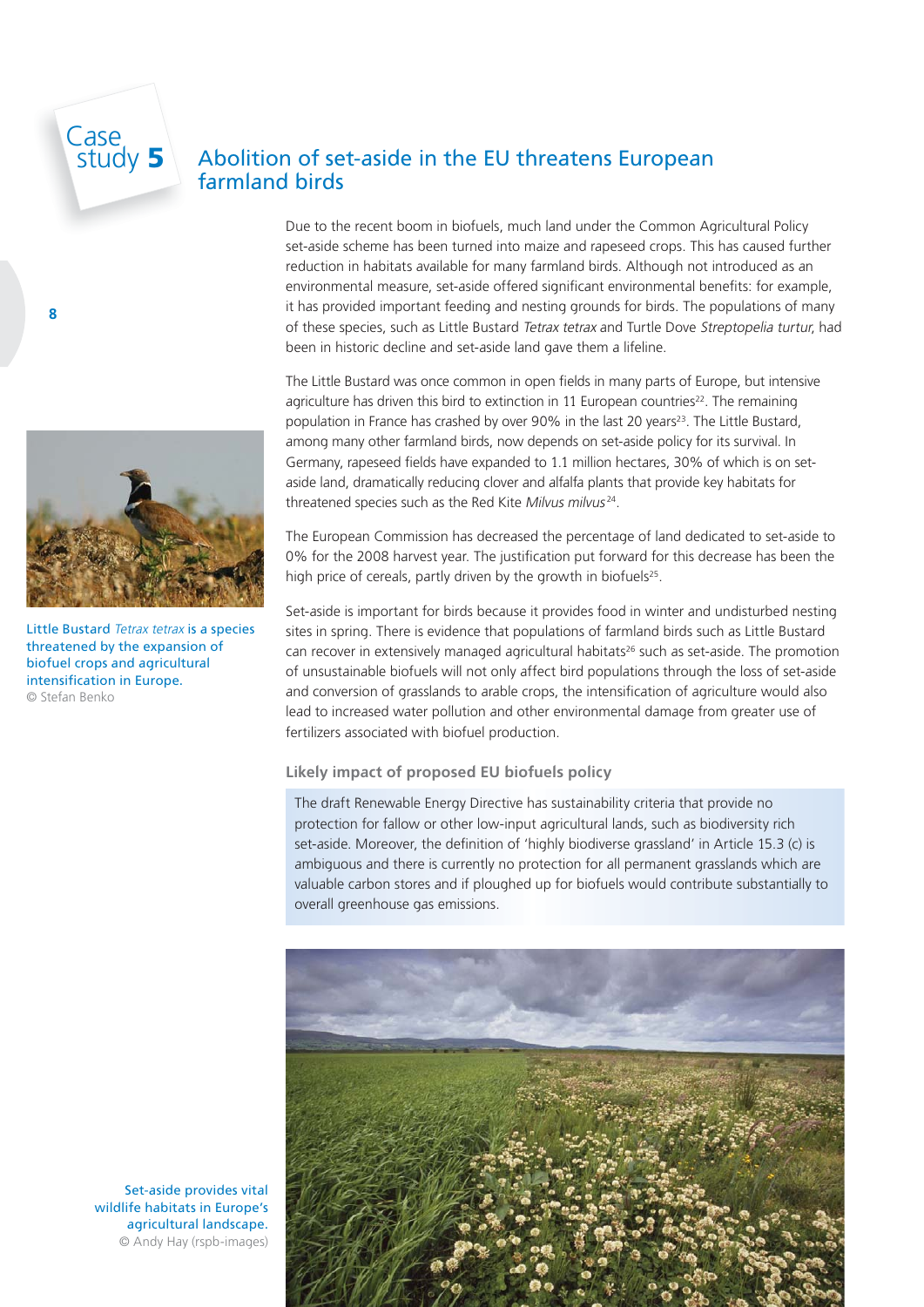### US corn ethanol boom impacts domestic and foreign wildlife habitats

US Government policies promoting biofuels, including a target of reducing 20% of gasoline use by 2017 mainly through the use of corn ethanol in fuels, has contributed to the increase in global corn prices and a decrease in US corn exports $27$ . Growing intensive corn crops has directly impacted wildlife in the US, but has also indirectly caused food crops that would have been grown in the US to be displaced to other countries, causing biodiversity declines abroad.

In the US, millions of ducks and other birds live on grass-covered wetlands that are kept idle from cultivation by the Conservation Reserve Program<sup>28</sup>. However, ethanol production from corn is being promoted by the US government and the Department of Agriculture is considering allowing landowners currently enrolled in this programme to terminate their contracts early for the stated purpose of 'providing more acreage to meet the demand for corn'29. A study has shown that without the Conservation Reserve Program land in the Prairie Pothole Region of North Dakota and South Dakota, there would be approximately 1.8 million fewer Sedge Wrens Cistothorus platensis, Grasshopper Sparrows Ammodramus savannarum, Dickcissels Spiza Americana, Bobolinks Dolichonyx oryzivorus and Western Meadowlarks Sturnella neglecta. This would lead to decreases in their populations of up to 52% depending on the species $30$ .



Case<br>
study 6

Corn is the main source of biofuels in the US. © Andy Hay (rspb-images.com)

The indirect effects of corn-based fuels are being felt in Brazil. The shift from soya bean to corn production in the US has been proposed as one of the reasons for the recent surge in soya bean expansion in Brazil, leading to slash-and-burn practices and forest destruction in the Amazon, especially in the main soy-producing states of Para and Mato Grosso<sup>31</sup>.

#### Likely impact of proposed EU biofuels policy

Indirect habitat destruction from biofuels is not covered by the draft Renewable Energy Directive. Due to the interconnection of the global commodities trade, an increase in crop demand in one country often leads to effects in other parts of the world, frequently in developing countries rich in biodiversity. It is essential to take into account such effects in formulating EU policy.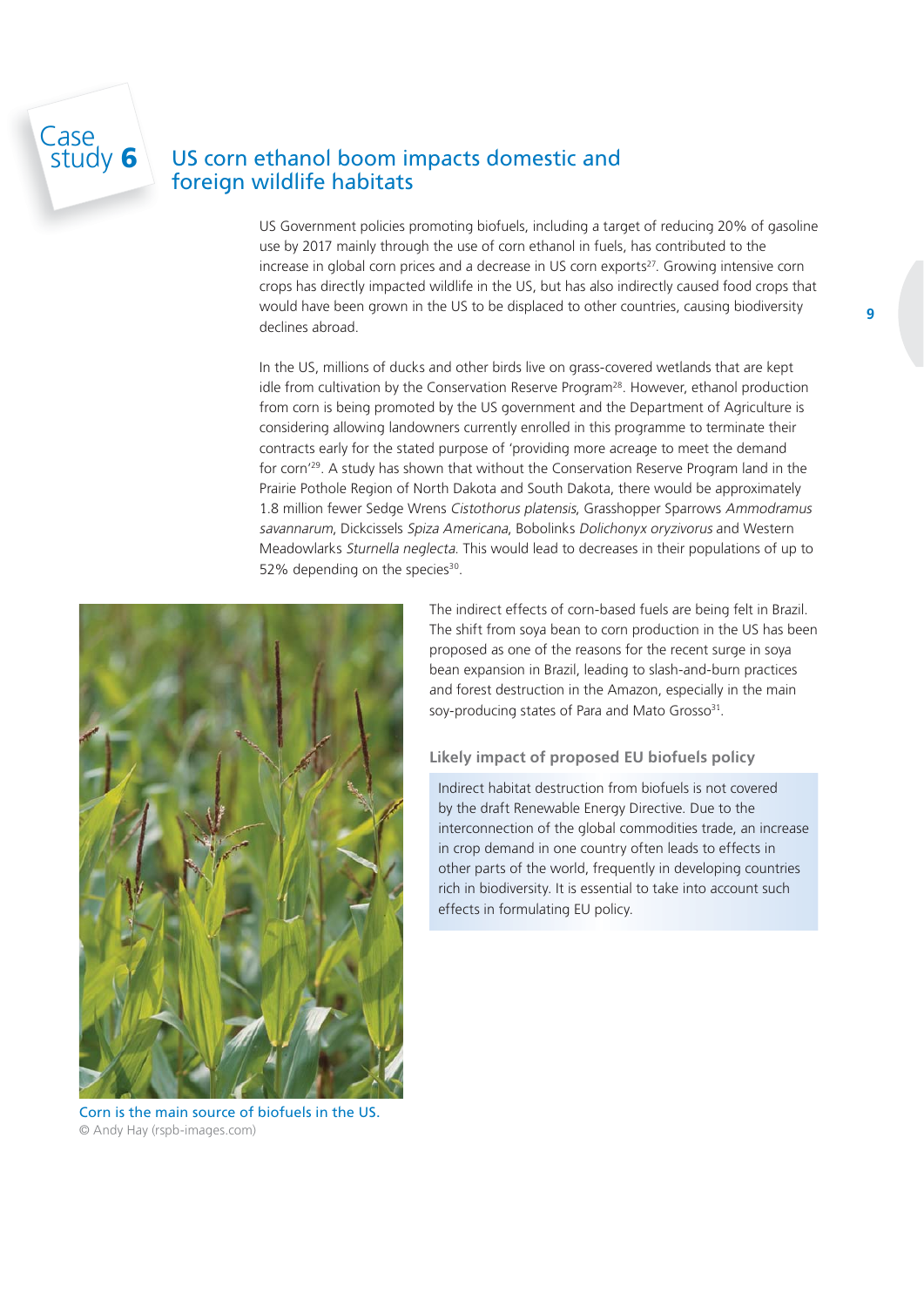#### **REFERENCES**

- 1 Hagmann, M. (22 May, 2007) EMPA-study scrutinizes the ecological balance of various biofuels. EMPA Press release. http://www.empa.ch/plugin/template/empa/\*/60542/---/l=2.
- 2 Fargione, J et al. (2008) Land Clearing and the biofuel carbon debt. Science Express (Feb. 7, 2008) DOI: 10.1126/ science.1152747.
- 3 Crutzen et al (2008) N2O release from agro-biofuel production negates global warming reduction by replacing fossil fuels. Atmos. Chem. Phys. 8: 389-395.
- 4 Tadesse, T. (31 May, 2007) Ethiopian elephants, lions at risk as forest cut. Reuters Press release. http://www.reuters. com/article/latestCrisis/idUSL31635717.
- 5 BirdLife International 2007 BirdLife's online World Bird Database: the site for bird conservation. Version 2.1. Cambridge, UK: BirdLife International. Available: http://www.birdlife.org (accessed 19/2/2008).
- 6 GRAIN (2007) The new scramble for Africa. Seedling. July 2007. Available at: http://www.grain.org/seedling\_fi les/ seed-07-07-en.pdf.
- 7 Georgiadis, N.J. et al. 2007. Savannah herbivore dynamics in a livestock-dominated landscape. II: Ecological, conservation, and management implications of predator restoration. Biological Conservation 137: 473-483.
- 8 Buchanan, G.M. et al. (2008) Using remote sensing to inform conservation status assessment: estimates of recent deforestation rates on New Britain and the impacts upon endemic birds. Biological Conservation 141: 56-66.
- 9 WWF (2006) Overview: Palm oil. Agriculture and Environment: Commodities. Available at: http://www.panda.org/ about\_wwf/what\_we\_do/policy/agriculture\_environment/commodities/palm\_oil/index.cfm (accessed 06/3/2008).
- 10 RSPB (2007) The wildlife of Harapan Rainforest. Save the Sumatran rainforest. Available at: http://www.rspb.org.uk/ supporting/campaigns/sumatra/wildlife/index.asp.
- 11 Maddox, T. et al. (2007) The conservation of tigers and other wildlife in oil palm plantations Jambi Province, Sumatra, Indonesia. ZSL Conservation Report No. 7. The Zoological Society of London, London.
- 12 Matiku, P. (2007) Nature Kenya comments on Tana Integrated Sugar Project in Tana River Delta. Available at: http://www.naturekenya.org/Downloads/Nature%20Kenya%20Comments%20on%20Tana%20Intergrated%20 Water%20Project%20in%20Tana%20Delta%20IBA.pdf.
- 13 Birdlife International 2007 Birdlife's online World Bird Database: the site for bird conservation. Version 2.1. Cambridge, UK: BirdLife International. Available: http://www.birdlife.org (accessed 20/2/2008).
- 14 The Kenya Wetland Forum 2005. The Proposed Sugarcane Project in the Tana Delta, Tana River District Coast Province, Kenya. A Technical Paper. Available at: http://www.eawildlife.org/programme\_areas/tech\_paper.pdf.
- 15 Klink, C.A. & Machado, R.B. (2005) Conservation of the Brazilian Cerrado. Conservation Biology 19(3): 707-713.
- 16 Butler, R. (21 August, 2007) Biofuels driving destruction of Brazilian cerrado. Mongabay Press release. http://news. mongabay.com/2007/0821-cerrado.html.
- 17 Da Fonseca, G.A.B. et al. 2004. Cerrado. IN: Hotspots Revisited: Earth's biologically richest and most endangered terrestrial ecoregions. Published by Agrupacion Sierra Madre, Mexico City, Mexico.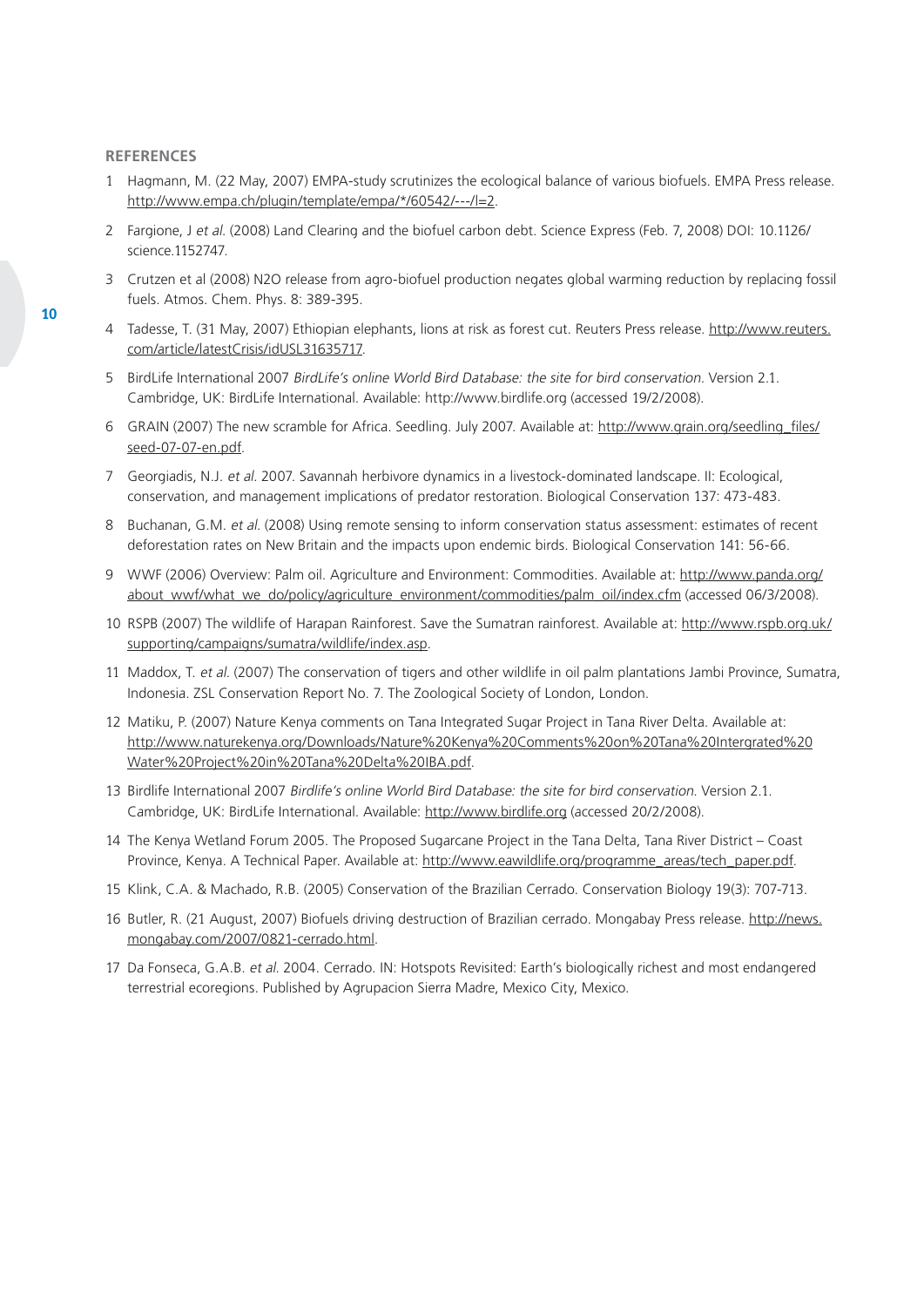- 18 BirdLife International (2007) Species factsheet: Conothraupis mesoleuca. Downloaded from http://www.birdlife.org on 21/2/2008.
- 19 http://www.panda.org/about\_wwf/where\_we\_work/ecoregions/cerrado\_woodlands\_savannas.cfm.
- 20 Fargione, J. et al. 2008. Land Clearing and the biofuel carbon debt. Science Express (7 Feb. 2008) DOI: 10.1126/ science.1152747.
- 21 Crick, H.Q.P. (2004) The impact of climate change on birds. Ibis 146 (Suppl. 1): 48-58.
- 22 BirdLife International (2007) Species factsheet: Tetrax tetrax. Downloaded from http://www.birdlife.org on 22/2/2008.
- 23 Birdlife International (2006) The Little Bustard in France: threatened with extinction by biofuels and ineffective policy tools. Farming for life Newsletter. Volume 2, Issue 2.
- 24 Biofuelwatch (2007) Agrofuels Towards a reality check in nine key areas.
- 25 Cook, A. (30 January, 2008) Loss of set-aside threatens farmland bird recovery. RSPB press release. http://www.rspb. org.uk/media/releases/details.asp?id=tcm:9-182116.
- 26 Axel W. et al. (2001) The benefits of extensive agriculture to birds: the case of the little bustard. Journal of Applied Ecology 38: 963-975.
- 27 Searchinger, T. et al. 2008 Use of US croplands for biofuels increases greenhouse gases through emissions from land-use change, Science vol 319.
- 28 Westcott, S. (9 May, 2007) Studies show CRP supports millions of ducks and grassland birds in Prairie Pothole Region. USDA Press release. http://www.fsa.usda.gov/FSA/newsReleases?area=newsroom&subject=landing&topic=ner&news type=newsrel&type=detail&item=nr\_20070509\_rel\_1448.html.
- 29 Ducks Unlimited (2007) Biofuels and Ducks. http://www.ducks.org/DU\_Magazine/DUMagazineMayJune2007/3213/ BiofuelsandDucks.html.
- 30 Niemuth, N.D. et al. (2007) Benefits of the Conservation Reserve Program to Grassland Bird Populations in the Prairie Pothole Region of North Dakota and South Dakota. A report for the USDA Farm Service Agency. Available at: http:// www.fsa.usda.gov/Internet/FSA\_File/grassland\_birds\_fws.pdf.
- 31 Butler, R.A. (13 Dec 2007) U.S. corn subsidies drive Amazon destruction. Mongaboy Press release. http://news.mongabay.com/2007/1213-amazon\_corn\_sub.html.